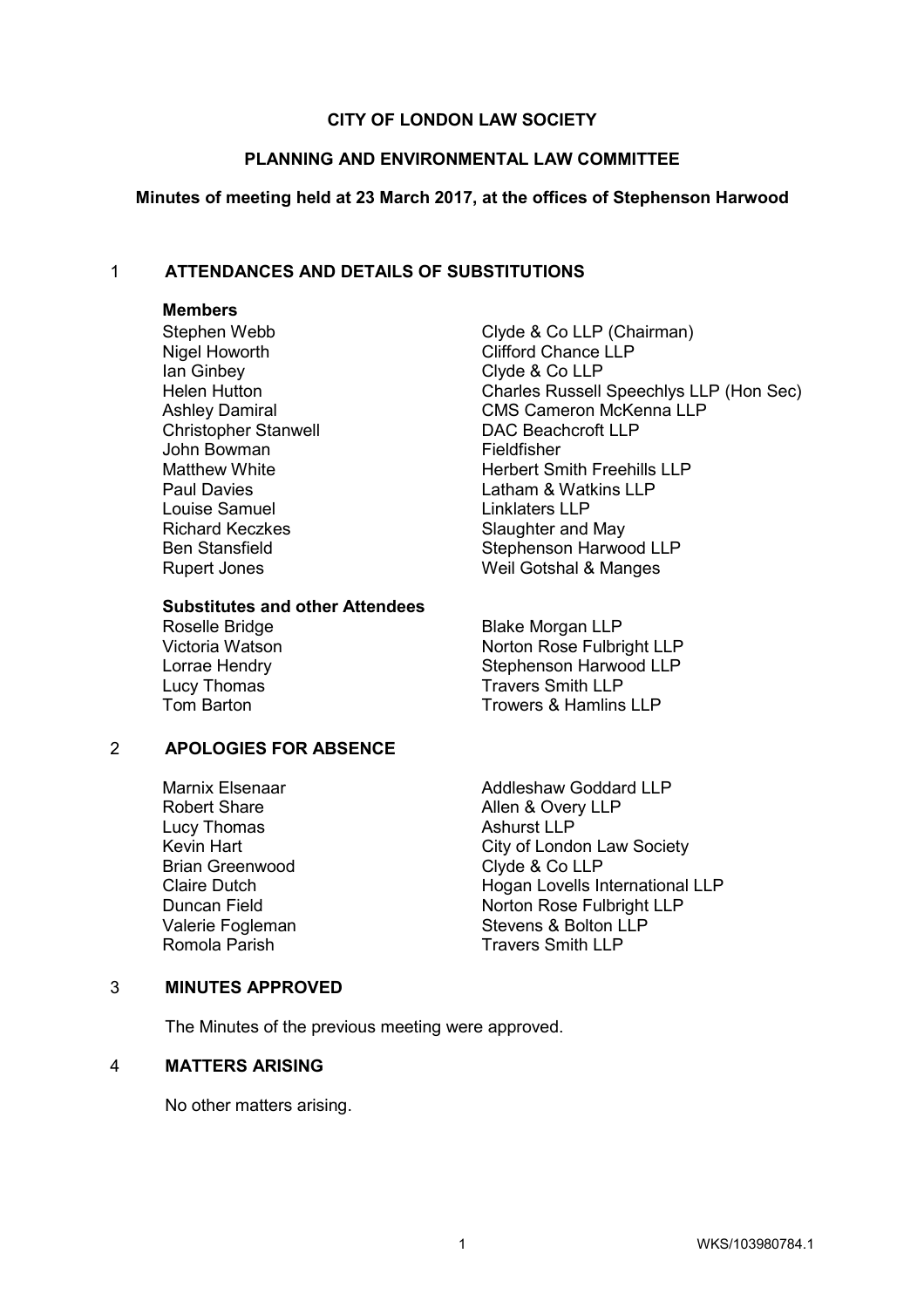# 5 **PLANNING ISSUES**

# (a) Housing White Paper – Fixing our Broken Housing Market

The overall view of the Committee on the White Paper was that, although the Government is trying to do something positive to deliver housing, there are disappointingly few new innovative solutions in this publication. Much of the White Paper is recycled from previous publications.

The Committee questioned whether such changes would be appropriate for national planning policy or whether these issues should be dealt with by changes to the NPPG only. The NPPF was seen as concise (and deliberately so) when it was first produced. The DCLG's trend is now to expand core policy and to include more guidance / encouragement in it. The Committee considered that many of these proposed changes would not be appropriate for the NPPF.

The Committee briefly considered if the proposals would be workable. It was recognised that several of the initiatives proposed would place severe resource demands on local authorities. There was a view at the National Law Society Committee that it was doubtful that many of these proposals could be delivered unless there was an increase in funding for local authorities. The permission in principle initiative, which comes into force in April, will put a strain on local authority resources.

Fees being considered for planning appeals – this is an old chestnut which has been debated previously. There is no guarantee that PINS would use the money to guarantee quicker delivery.

Generally the view is that the proposed initiatives would require a lot of extra work in order to deliver the extra housing.

The Committee considered some of the points of concern:-

- The amendments suggested for the test for soundness of local plans the White Paper does not say how this will be carried out.
- Spatial development policies surprise appearance of strategic policies while the Government is also encouraging localism. This is an admission that the duty to co-operate is not working properly.
- Potential compulsory purchase of stalled development sites there is great concern about this proposal and the timings of likely intervention by Councils.
- Life of permissions being reduced from three years to two years this would mean that implementation may well not be achievable in many cases.

There was support for the proposed new affordable housing definition, which would provide developers with more flexibility. Putting policy / guidance into one bucket is helpful to our clients.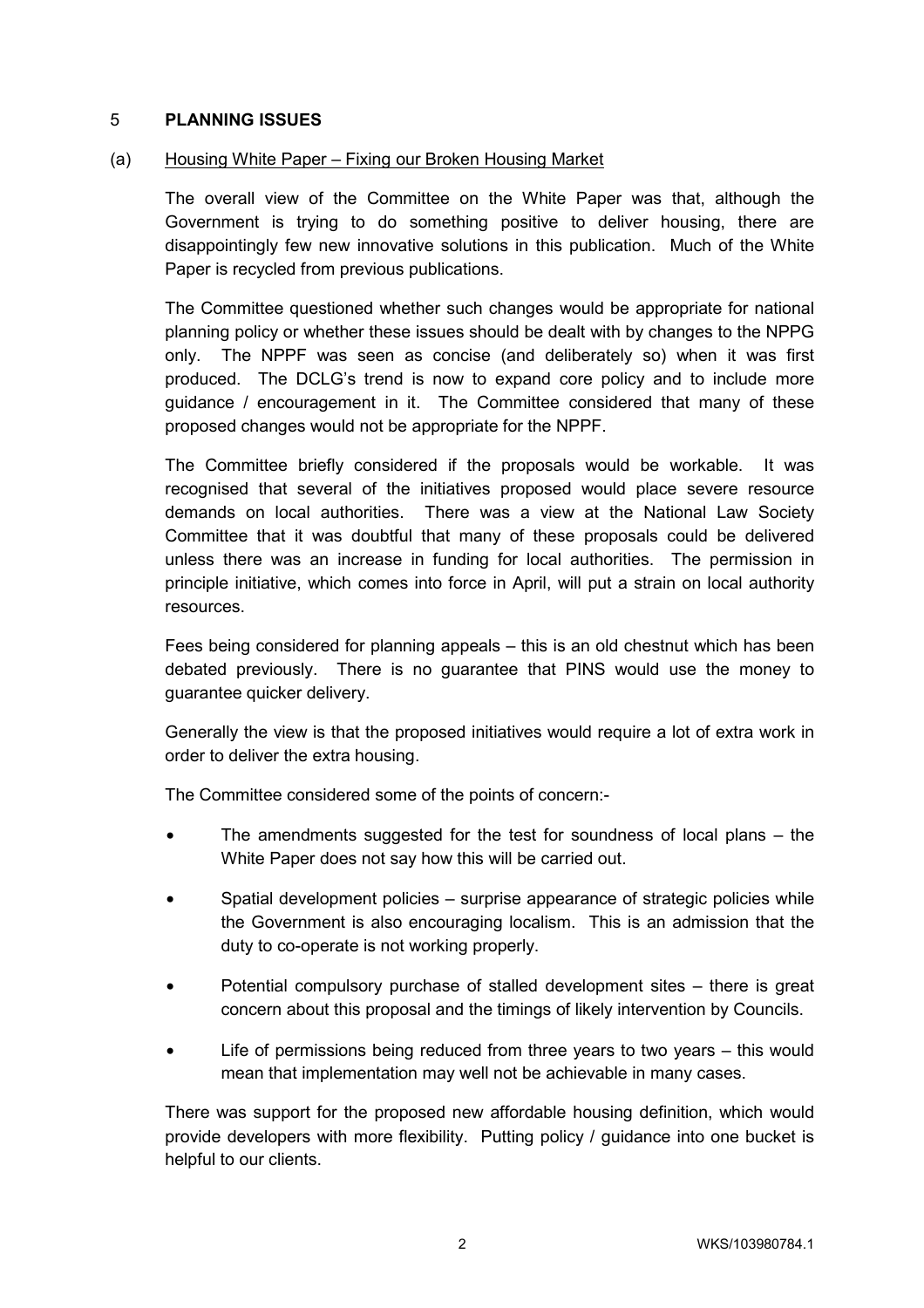The National Committee Law Society PELC is working with PEBA on a joint response. The National Committee is to present its proposed response paper to PEBA fairly soon, for consideration by the latter. It would be good for this Committee to put its name on the final note, if we agree with its contents or we could perhaps consider the National Committee's comments and add our own to those.

# (b) CIL amendment proposal paper

The CIL paper met with a much more enthusiastic reaction from the Committee. The paper had adopted all of this Committee's suggestions which were made in the consultation process.

The paper is well thought through and has sensible recommendations. It provides a useful evidence base for workable changes to be made to the system.

The Government will "explore" the new approach proposed by the Panel. There was much concern in the Committee regarding the timings of potential reform of CIL by the Government. Reforms should be brought in much faster.

The BPF understands that the Government is currently considering Planning Gain, on top of these CIL reform proposals.

The Committee recognised that the Department is severely resource constrained and so will have trouble finding time for implementing these CIL reforms too.

- (c) Helen Hutton mentioned the four Defra reforms to ecological issues which were approved in December last year. These have already resulted in Natural England licences being altered and mark a refreshingly sensible and practical approach to some of the ecological issues, which, up to now, have caused such delays to the planning process.
- (d) The Supreme Court decision in the Richborough / Hopkins Homes case is still awaited.

# (e) Historic England's – Good Practice Guidance Note No. 4

This had been circulated when it was released by Historic England.

Louise Samuel, Richard Keczkes and Helen Hutton to review before 14 May.

# (f) Heathrow Expansion: draft Airports National Policy Statement - published in February, consultation closes on 25 May 2017

Christopher Stanwell is a member of the National Infrastructure Planning Association, which is convening a meeting on 5th April 2017 to discuss this NPS. Christopher will feed back to us the comments on the document from that group.

It was decided that there was no need for us to respond separately.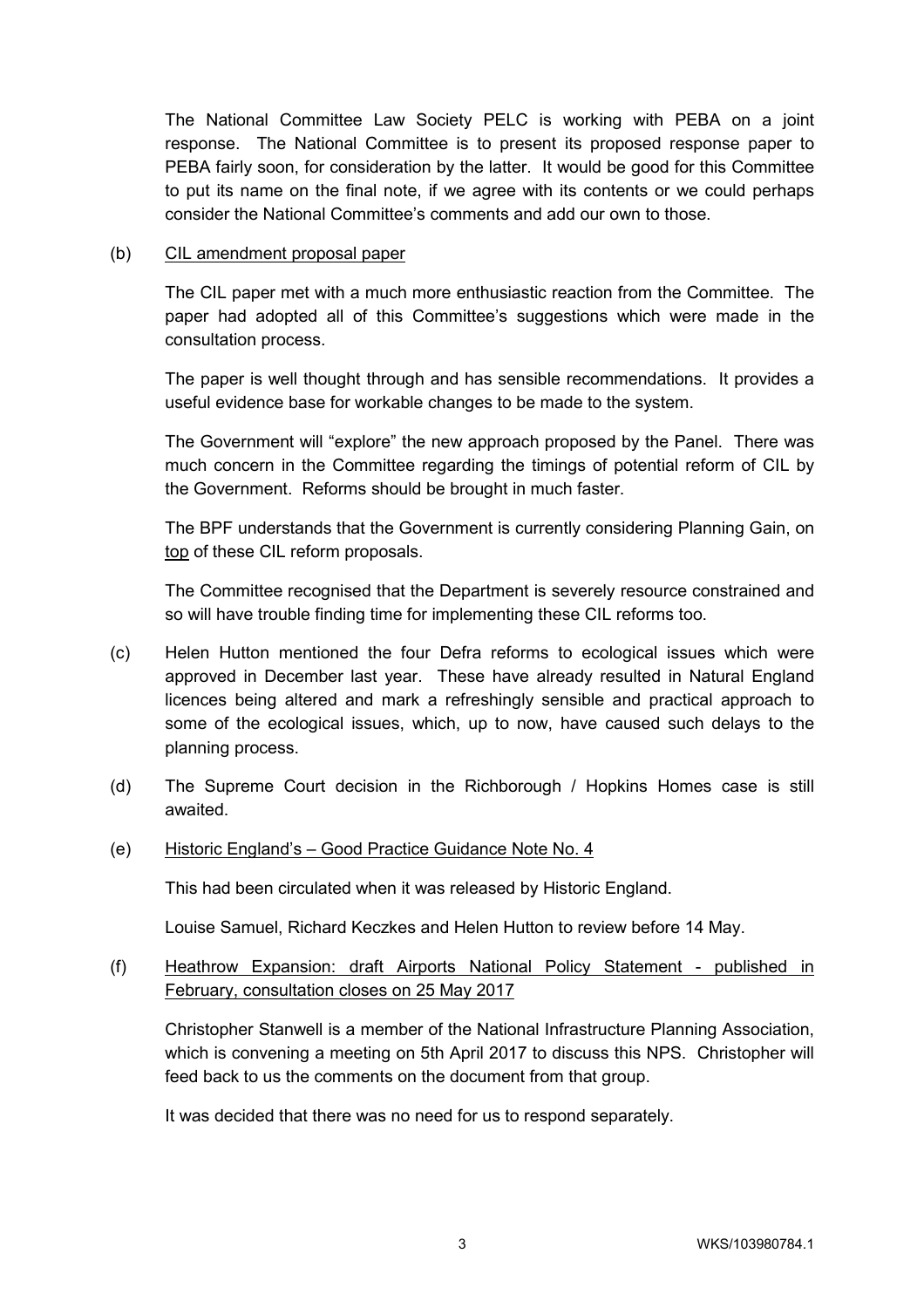# (g) Planning and Affordable Housing for Build to Rent

Consultation response is due before 1st May. The Committee decided that there was little to say on this document.

# 6 **ENVIRONMENTAL UPDATE BY PAUL DAVIES**

On 9 March, Latham & Watkins had hosted an event by Client Earth – now the most active of NGOs. 35 people attended the event.

Client Earth wanted to explain its current modus operandi, so far as the legal profession is concerned:

- Engage with lawyers and other professionals to encourage behavioural change; and
- make lawyers aware of issues, especially those relating to climate change.

Herbert Smith Freehills is hosting the next Client Earth meeting (date to be confirmed).

Paul predicted that a big topic for future environmental concern will be corporate separateness - i.e. Issues re: parent and subsidiary liability. There have been three cases on this recently, in which the High Court has had to consider whether a duty of care could be imposed on a parent, for the acts or omissions of its subsidiary. It is important for companies to observe corporate separateness in practice, as well as on paper.

Paul also encouraged the Committee to read the recent Japanese Knotweed case of *Waistell v Network Rail [2017]*. This established that as well as compensation being payable for damage actually caused to property, Japanese Knotweed near someone's property could also result in a successful damages claim.

# 7 **ANY OTHER BUSINESS**

- (a) Robert Share had sent a message saying he and Alex Rhodes are working on a note on the section 106/mortgagee in possession issue and he would provide an update on it at the next Committee meeting.
- (b) Richard Keczkes mentioned the Bloor Homes decision on compulsory purchase – how to apply the Pointe Gourde decision and how to discount relevant policies.

# 8 **DATES OF NEXT MEETINGS**

The Committee agreed that a 5pm start time works well for our meetings.

25 May – Clyde & Co.

5 July – Weil Gotshal & Manges.